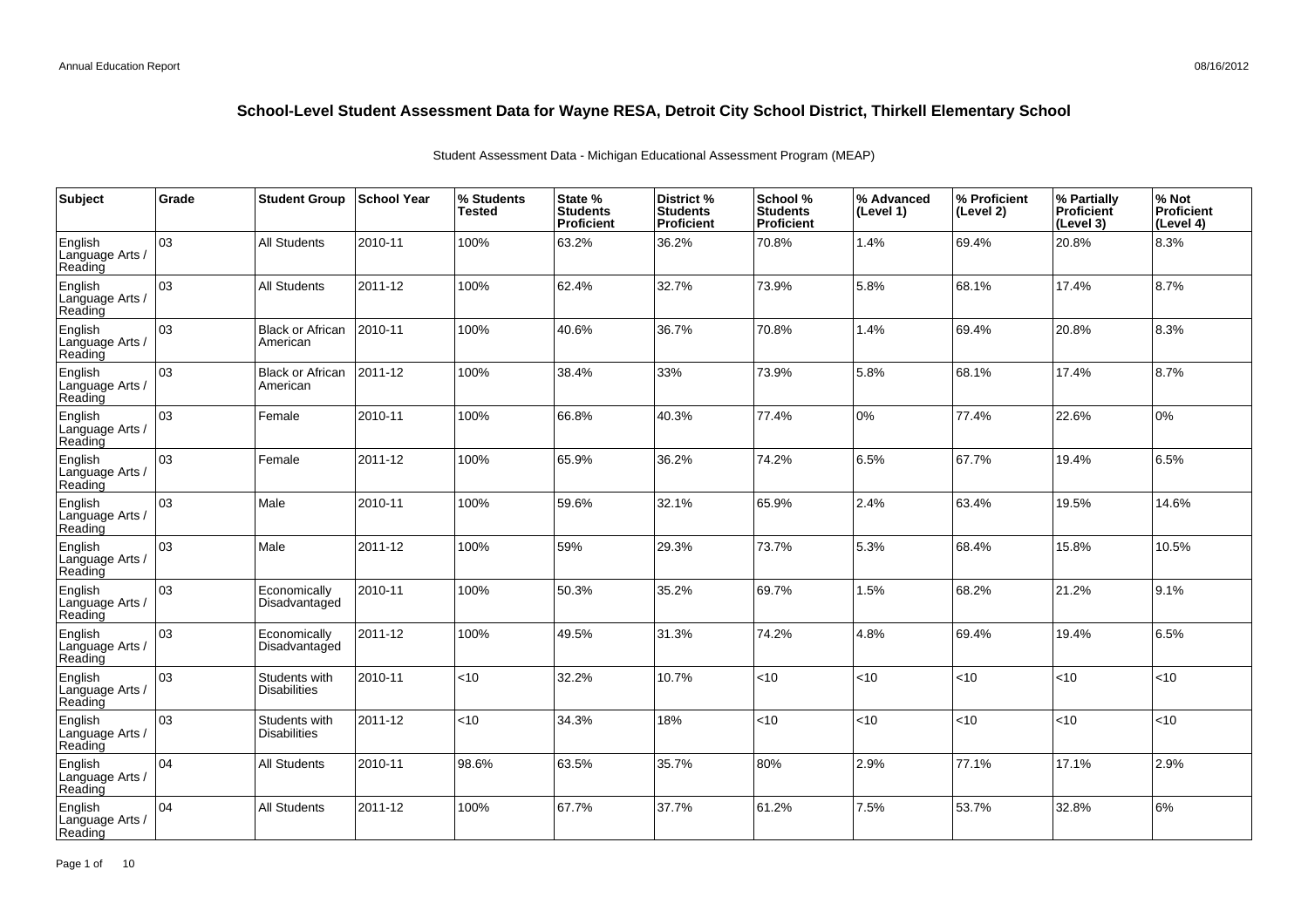| Subject                               | Grade | <b>Student Group</b>                 | <b>School Year</b> | % Students<br><b>Tested</b> | State %<br><b>Students</b><br>Proficient | District %<br><b>Students</b><br><b>Proficient</b> | School %<br><b>Students</b><br><b>Proficient</b> | % Advanced<br>(Level 1) | % Proficient<br>(Level 2) | % Partially<br><b>Proficient</b><br>(Level 3) | % Not<br>Proficient<br>(Level 4) |
|---------------------------------------|-------|--------------------------------------|--------------------|-----------------------------|------------------------------------------|----------------------------------------------------|--------------------------------------------------|-------------------------|---------------------------|-----------------------------------------------|----------------------------------|
| English<br>Language Arts /<br>Reading | 104   | <b>Black or African</b><br>American  | 2010-11            | 98.6%                       | 40.8%                                    | 35%                                                | 79.7%                                            | 2.9%                    | 76.8%                     | 17.4%                                         | 2.9%                             |
| English<br>Language Arts /<br>Reading | 104   | <b>Black or African</b><br>American  | 2011-12            | 100%                        | 45.1%                                    | 36.8%                                              | 61.2%                                            | 7.5%                    | 53.7%                     | 32.8%                                         | 6%                               |
| English<br>Language Arts /<br>Reading | 104   | Hispanic or<br>Latino                | 2010-11            | $<$ 10                      | 49.8%                                    | 38.2%                                              | $<$ 10                                           | < 10                    | $<$ 10                    | $<$ 10                                        | <10                              |
| English<br>Language Arts /<br>Reading | 104   | Female                               | 2010-11            | 97%                         | 67.4%                                    | 39.9%                                              | 81.3%                                            | 6.3%                    | 75%                       | 18.8%                                         | 0%                               |
| English<br>Language Arts /<br>Reading | 104   | Female                               | 2011-12            | 100%                        | 71.7%                                    | 44.1%                                              | 63%                                              | 11.1%                   | 51.9%                     | 29.6%                                         | 7.4%                             |
| English<br>Language Arts /<br>Reading | 104   | Male                                 | 2010-11            | 100%                        | 59.7%                                    | 31.6%                                              | 78.9%                                            | $0\%$                   | 78.9%                     | 15.8%                                         | 5.3%                             |
| English<br>Language Arts /<br>Reading | 104   | Male                                 | 2011-12            | 100%                        | 63.7%                                    | 31.1%                                              | 60%                                              | 5%                      | 55%                       | 35%                                           | 5%                               |
| English<br>Language Arts /<br>Reading | 104   | Economically<br>Disadvantaged        | 2010-11            | 98.6%                       | 50%                                      | 35.1%                                              | 80.9%                                            | 2.9%                    | 77.9%                     | 16.2%                                         | 2.9%                             |
| English<br>Language Arts /<br>Reading | 04    | Economically<br>Disadvantaged        | 2011-12            | 100%                        | 55%                                      | 36.2%                                              | 62.3%                                            | 8.2%                    | 54.1%                     | 31.1%                                         | 6.6%                             |
| English<br>Language Arts /<br>Reading | 04    | Students with<br><b>Disabilities</b> | 2010-11            | $<$ 10                      | 29.7%                                    | 8.9%                                               | < 10                                             | <10                     | <10                       | <10                                           | <10                              |
| English<br>Language Arts /<br>Reading | 04    | Students with<br><b>Disabilities</b> | 2011-12            | 100%                        | 35%                                      | 16.6%                                              | 40%                                              | 0%                      | 40%                       | 50%                                           | 10%                              |
| English<br>Language Arts /<br>Reading | 05    | <b>All Students</b>                  | 2010-11            | 98.7%                       | 65.3%                                    | 40.4%                                              | 67.9%                                            | 12.8%                   | 55.1%                     | 14.1%                                         | 17.9%                            |
| English<br>Language Arts /<br>Reading | 05    | <b>All Students</b>                  | 2011-12            | 100%                        | 68.8%                                    | 40.6%                                              | 76.2%                                            | 9.5%                    | 66.7%                     | 15.5%                                         | 8.3%                             |
| English<br>Language Arts<br>Reading   | 05    | <b>Black or African</b><br>American  | 2010-11            | 98.7%                       | 45.4%                                    | 39.9%                                              | 67.9%                                            | 12.8%                   | 55.1%                     | 14.1%                                         | 17.9%                            |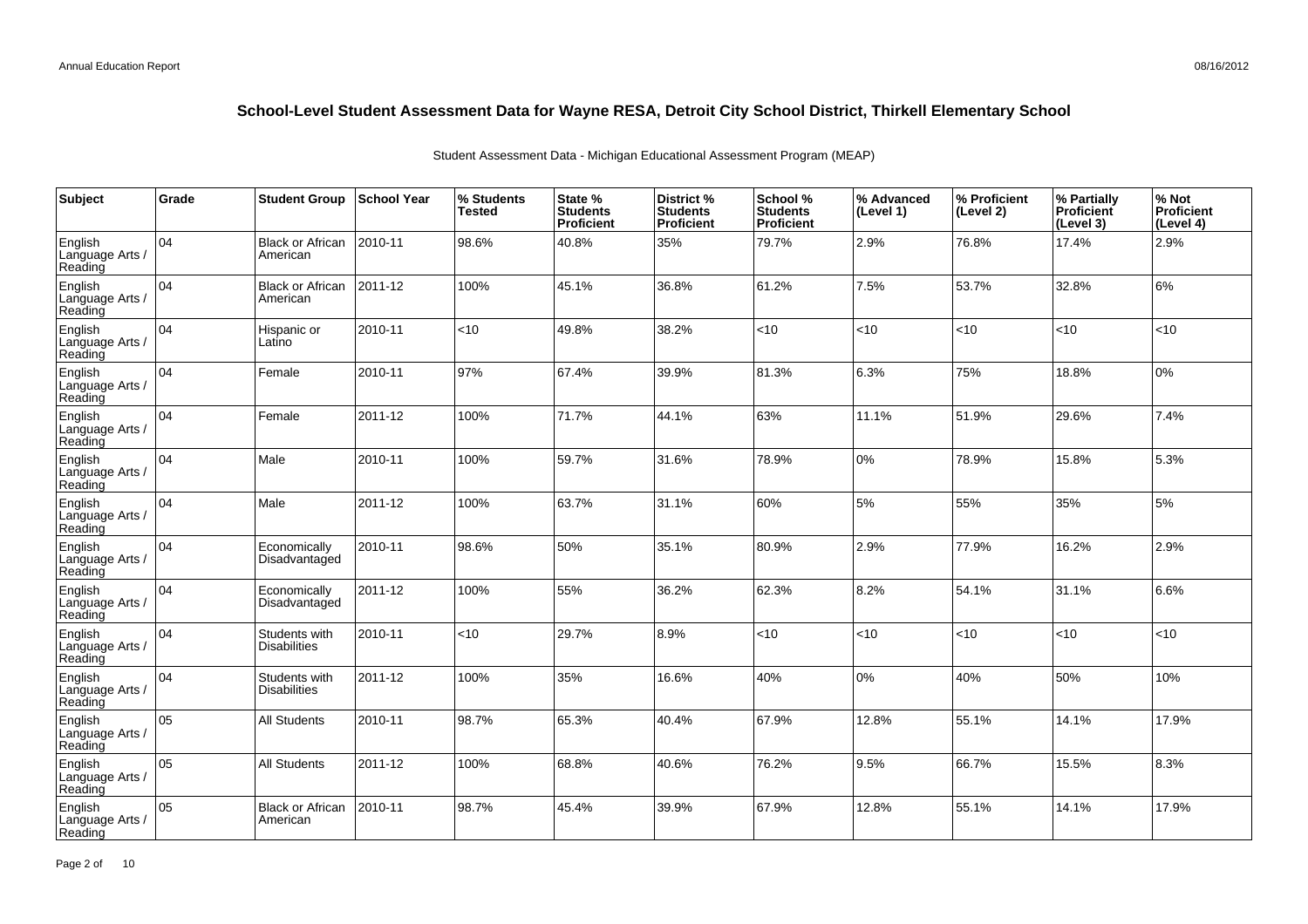| Subject                               | Grade | <b>Student Group</b>                 | School Year | % Students<br><b>Tested</b> | State %<br><b>Students</b><br>Proficient | District%<br><b>Students</b><br>Proficient | School %<br><b>Students</b><br><b>Proficient</b> | % Advanced<br>(Level 1) | % Proficient<br>(Level 2) | % Partially<br>Proficient<br>(Level 3) | % Not<br>Proficient<br>(Level 4) |
|---------------------------------------|-------|--------------------------------------|-------------|-----------------------------|------------------------------------------|--------------------------------------------|--------------------------------------------------|-------------------------|---------------------------|----------------------------------------|----------------------------------|
| English<br>Language Arts<br>Reading   | 05    | <b>Black or African</b><br>American  | 2011-12     | 100%                        | 48.3%                                    | 39.3%                                      | 75.9%                                            | 9.6%                    | 66.3%                     | 15.7%                                  | 8.4%                             |
| English<br>Language Arts /<br>Reading | 05    | Hispanic or<br>Latino                | 2011-12     | <10                         | 57%                                      | 46.4%                                      | < 10                                             | <10                     | <10                       | < 10                                   | <10                              |
| English<br>Language Arts /<br>Reading | 05    | Female                               | 2010-11     | 97.8%                       | 68.4%                                    | 44.2%                                      | 65.9%                                            | 13.6%                   | 52.3%                     | 18.2%                                  | 15.9%                            |
| English<br>Language Arts<br>Reading   | 05    | Female                               | 2011-12     | 100%                        | 71.7%                                    | 43.6%                                      | 91.4%                                            | 14.3%                   | 77.1%                     | 2.9%                                   | 5.7%                             |
| English<br>Language Arts<br>Reading   | 05    | Male                                 | 2010-11     | 100%                        | 62.2%                                    | 36.7%                                      | 70.6%                                            | 11.8%                   | 58.8%                     | 8.8%                                   | 20.6%                            |
| English<br>Language Arts<br>Reading   | 05    | Male                                 | 2011-12     | 100%                        | 65.9%                                    | 37.7%                                      | 65.3%                                            | 6.1%                    | 59.2%                     | 24.5%                                  | 10.2%                            |
| English<br>Language Arts<br>Reading   | 05    | Economically<br>Disadvantaged        | 2010-11     | 98.7%                       | 51.9%                                    | 39.4%                                      | 68%                                              | 13.3%                   | 54.7%                     | 14.7%                                  | 17.3%                            |
| English<br>Language Arts<br>Reading   | 05    | Economically<br>Disadvantaged        | 2011-12     | 100%                        | 56.1%                                    | 39.1%                                      | 75%                                              | 10.5%                   | 64.5%                     | 15.8%                                  | 9.2%                             |
| English<br>Language Arts /<br>Reading | 05    | Students with<br><b>Disabilities</b> | 2010-11     | $<$ 10                      | 28%                                      | 10.7%                                      | <10                                              | <10                     | <10                       | < 10                                   | <10                              |
| English<br>Language Arts /<br>Reading | 05    | Students with<br><b>Disabilities</b> | 2011-12     | 100%                        | 34.2%                                    | 18.2%                                      | 64.3%                                            | 0%                      | 64.3%                     | 14.3%                                  | 21.4%                            |
| Mathematics                           | 03    | All Students                         | 2010-11     | 100%                        | 34.8%                                    | 12.6%                                      | 59.7%                                            | 2.8%                    | 56.9%                     | 19.4%                                  | 20.8%                            |
| Mathematics                           | 03    | <b>All Students</b>                  | 2011-12     | 100%                        | 36.3%                                    | 9.7%                                       | 29.4%                                            | 0%                      | 29.4%                     | 27.9%                                  | 42.6%                            |
| Mathematics                           | 03    | <b>Black or African</b><br>American  | 2010-11     | 100%                        | 14.6%                                    | 12.3%                                      | 59.7%                                            | 2.8%                    | 56.9%                     | 19.4%                                  | 20.8%                            |
| <b>Mathematics</b>                    | 03    | <b>Black or African</b><br>American  | 2011-12     | 100%                        | 14.5%                                    | 9.2%                                       | 29.4%                                            | 0%                      | 29.4%                     | 27.9%                                  | 42.6%                            |
| Mathematics                           | 03    | Female                               | 2010-11     | 100%                        | 33.4%                                    | 12.5%                                      | 61.3%                                            | 0%                      | 61.3%                     | 16.1%                                  | 22.6%                            |
| <b>Mathematics</b>                    | 03    | Female                               | 2011-12     | 100%                        | 34.9%                                    | 9.5%                                       | 20%                                              | 0%                      | 20%                       | 30%                                    | 50%                              |
| Mathematics                           | 03    | Male                                 | 2010-11     | 100%                        | 36.3%                                    | 12.6%                                      | 58.5%                                            | 4.9%                    | 53.7%                     | 22%                                    | 19.5%                            |
| Mathematics                           | 03    | Male                                 | 2011-12     | 100%                        | 37.6%                                    | 9.9%                                       | 36.8%                                            | 0%                      | 36.8%                     | 26.3%                                  | 36.8%                            |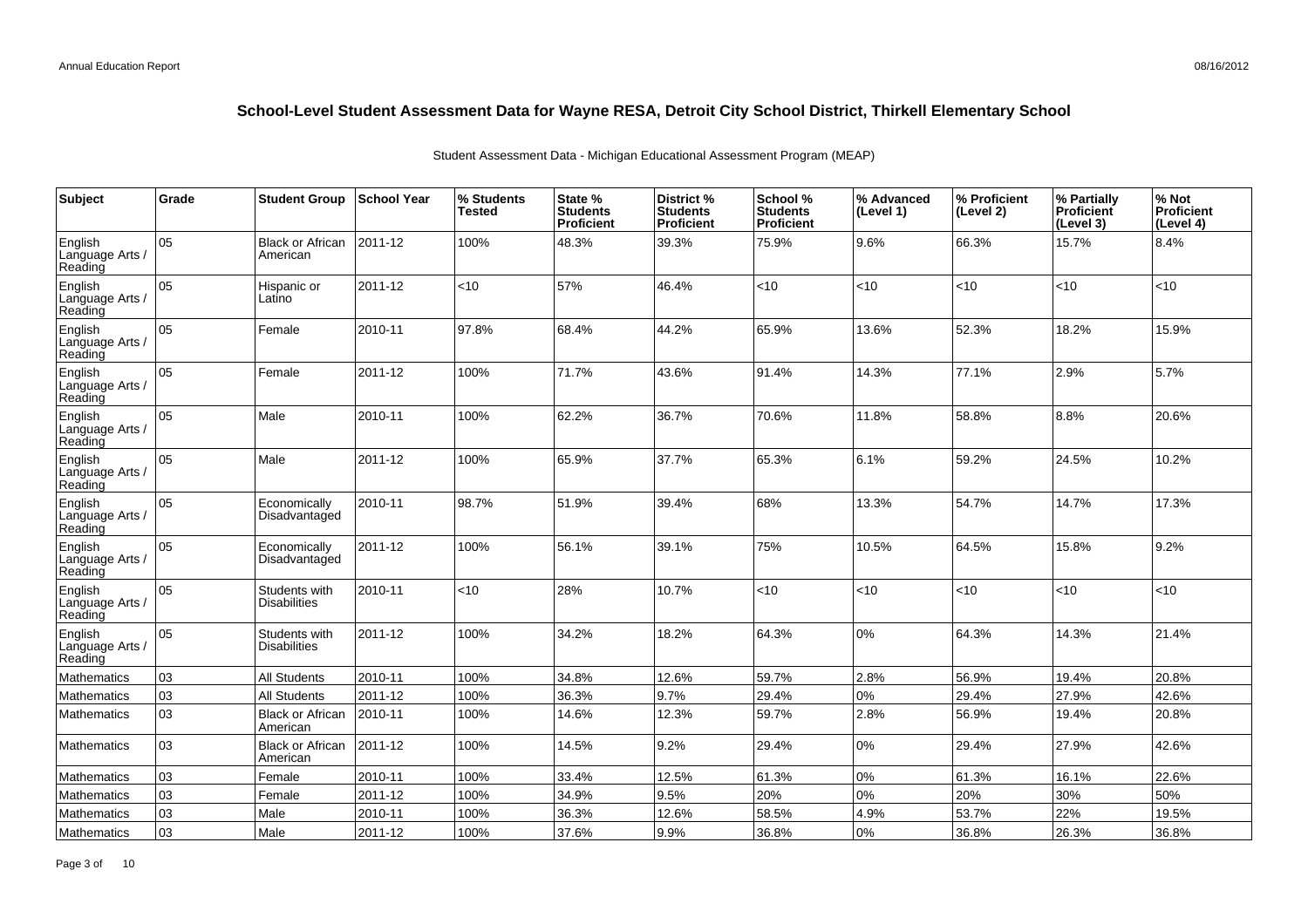| <b>Subject</b>     | Grade | <b>Student Group</b>                 | <b>School Year</b> | % Students<br><b>Tested</b> | State %<br><b>Students</b><br><b>Proficient</b> | <b>District %</b><br><b>Students</b><br><b>Proficient</b> | School %<br><b>Students</b><br><b>Proficient</b> | % Advanced<br>(Level 1) | % Proficient<br>(Level 2) | % Partially<br><b>Proficient</b><br>(Level 3) | % Not<br>Proficient<br>(Level 4) |
|--------------------|-------|--------------------------------------|--------------------|-----------------------------|-------------------------------------------------|-----------------------------------------------------------|--------------------------------------------------|-------------------------|---------------------------|-----------------------------------------------|----------------------------------|
| <b>Mathematics</b> | 03    | Economically<br>Disadvantaged        | 2010-11            | 100%                        | 21.6%                                           | 11.8%                                                     | 60.6%                                            | 1.5%                    | 59.1%                     | 19.7%                                         | 19.7%                            |
| Mathematics        | 03    | Economically<br>Disadvantaged        | 2011-12            | 100%                        | 23%                                             | 8.9%                                                      | 27.9%                                            | 0%                      | 27.9%                     | 26.2%                                         | 45.9%                            |
| Mathematics        | 03    | Students with<br><b>Disabilities</b> | 2010-11            | <10                         | 17.2%                                           | 2.9%                                                      | $<$ 10                                           | < 10                    | $<$ 10                    | $<$ 10                                        | <10                              |
| Mathematics        | 03    | Students with<br><b>Disabilities</b> | 2011-12            | $<10$                       | 18.5%                                           | 4.9%                                                      | $<$ 10                                           | < 10                    | <10                       | < 10                                          | <10                              |
| <b>Mathematics</b> | 04    | <b>All Students</b>                  | 2010-11            | 95.8%                       | 39.6%                                           | 14.4%                                                     | 75%                                              | 14.7%                   | 60.3%                     | 7.4%                                          | 17.6%                            |
| <b>Mathematics</b> | 04    | All Students                         | 2011-12            | 100%                        | 39.9%                                           | 11.1%                                                     | 71.6%                                            | 1.5%                    | 70.1%                     | 9%                                            | 19.4%                            |
| <b>Mathematics</b> | 04    | <b>Black or African</b><br>American  | 2010-11            | 95.7%                       | 17.3%                                           | 14%                                                       | 74.6%                                            | 14.9%                   | 59.7%                     | 7.5%                                          | 17.9%                            |
| <b>Mathematics</b> | 04    | <b>Black or African</b><br>American  | 2011-12            | 100%                        | 15.9%                                           | 9.7%                                                      | 71.6%                                            | 1.5%                    | 70.1%                     | 9%                                            | 19.4%                            |
| <b>Mathematics</b> | 04    | Hispanic or<br>Latino                | 2010-11            | < 10                        | 25.1%                                           | 13.3%                                                     | $<$ 10                                           | < 10                    | < 10                      | < 10                                          | <10                              |
| Mathematics        | 04    | Female                               | 2010-11            | 97%                         | 37.8%                                           | 13.9%                                                     | 71.9%                                            | 15.6%                   | 56.3%                     | 0%                                            | 28.1%                            |
| Mathematics        | 04    | Female                               | 2011-12            | 100%                        | 38.5%                                           | 10.9%                                                     | 70.4%                                            | 0%                      | 70.4%                     | 18.5%                                         | 11.1%                            |
| Mathematics        | 04    | Male                                 | 2010-11            | 94.7%                       | 41.4%                                           | 15%                                                       | 77.8%                                            | 13.9%                   | 63.9%                     | 13.9%                                         | 8.3%                             |
| <b>Mathematics</b> | 04    | Male                                 | 2011-12            | 100%                        | 41.2%                                           | 11.3%                                                     | 72.5%                                            | 2.5%                    | 70%                       | 2.5%                                          | 25%                              |
| <b>Mathematics</b> | 04    | Economically<br>Disadvantaged        | 2010-11            | 95.7%                       | 25.3%                                           | 14.3%                                                     | 75.8%                                            | 13.6%                   | 62.1%                     | 7.6%                                          | 16.7%                            |
| Mathematics        | 04    | Economically<br>Disadvantaged        | 2011-12            | 100%                        | 25.3%                                           | 10.3%                                                     | 70.5%                                            | 1.6%                    | 68.9%                     | 9.8%                                          | 19.7%                            |
| Mathematics        | 04    | Students with<br><b>Disabilities</b> | 2010-11            | < 10                        | 18.2%                                           | 6.3%                                                      | $<$ 10                                           | < 10                    | $<$ 10                    | $ $ < 10                                      | <10                              |
| Mathematics        | 04    | Students with<br><b>Disabilities</b> | 2011-12            | 100%                        | 18.3%                                           | 7.1%                                                      | 40%                                              | 0%                      | 40%                       | 0%                                            | 60%                              |
| <b>Mathematics</b> | 05    | All Students                         | 2010-11            | 100%                        | 38.5%                                           | 13.9%                                                     | 77.2%                                            | 2.5%                    | 74.7%                     | 2.5%                                          | 20.3%                            |
| <b>Mathematics</b> | 05    | <b>All Students</b>                  | 2011-12            | 100%                        | 39.6%                                           | 11.4%                                                     | 59.5%                                            | 2.4%                    | 57.1%                     | 14.3%                                         | 26.2%                            |
| <b>Mathematics</b> | 05    | <b>Black or African</b><br>American  | 2010-11            | 100%                        | 17.5%                                           | 13.3%                                                     | 77.2%                                            | 2.5%                    | 74.7%                     | 2.5%                                          | 20.3%                            |
| <b>Mathematics</b> | 05    | <b>Black or African</b><br>American  | 2011-12            | 100%                        | 17%                                             | 9.8%                                                      | 60.2%                                            | 2.4%                    | 57.8%                     | 14.5%                                         | 25.3%                            |
| <b>Mathematics</b> | 05    | Hispanic or<br>Latino                | 2011-12            | $<$ 10                      | 26.2%                                           | 17.7%                                                     | $<$ 10                                           | <10                     | <10                       | < 10                                          | <10                              |
| Mathematics        | 05    | Female                               | 2010-11            | 100%                        | 36.3%                                           | 13.3%                                                     | 73.3%                                            | 2.2%                    | 71.1%                     | 4.4%                                          | 22.2%                            |
| <b>Mathematics</b> | 05    | Female                               | 2011-12            | 100%                        | 37.5%                                           | 9.8%                                                      | 68.6%                                            | 2.9%                    | 65.7%                     | 11.4%                                         | 20%                              |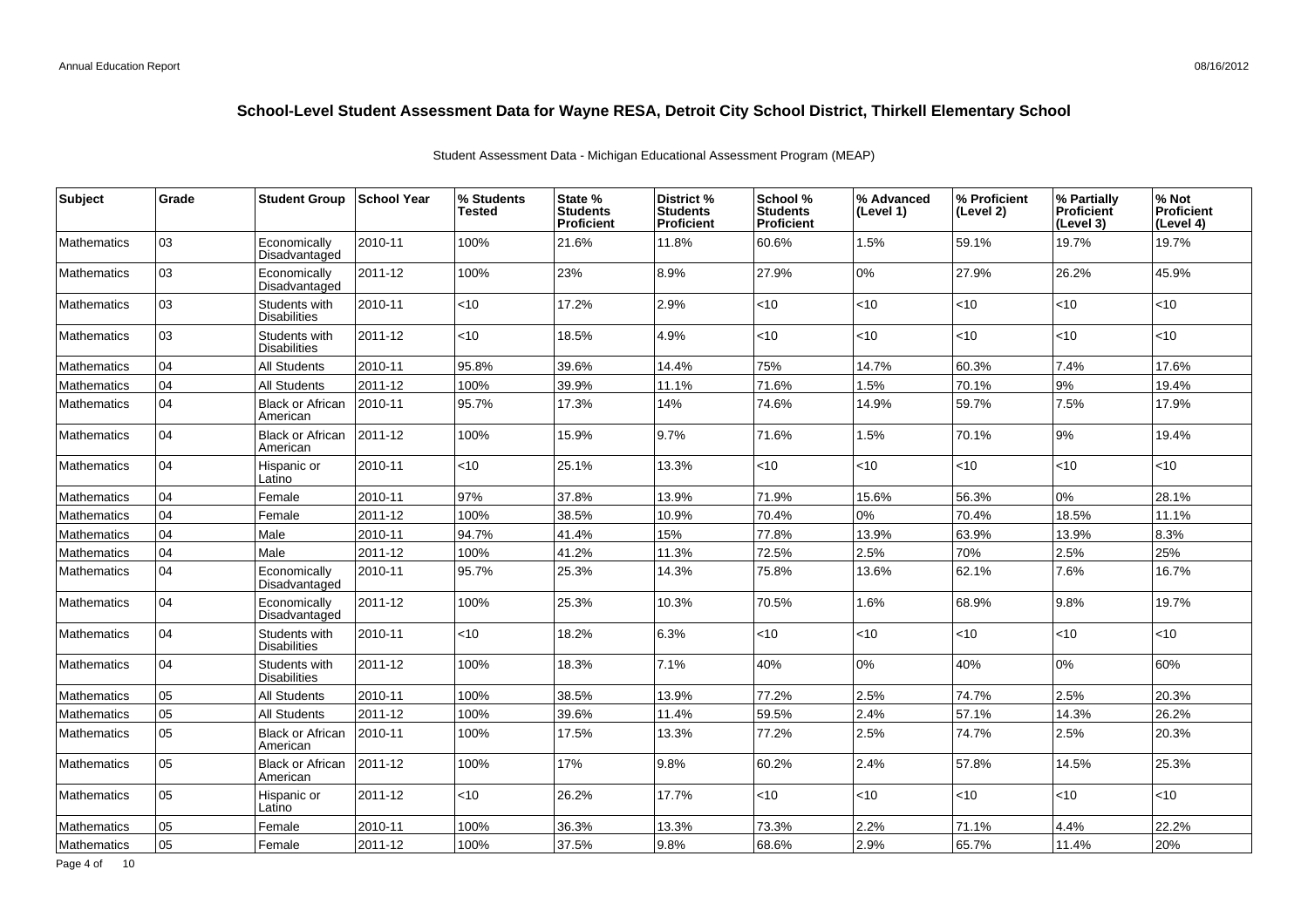| <b>Subject</b>     | Grade | <b>Student Group</b>                 | ∣School Year | % Students<br><b>Tested</b> | State %<br><b>Students</b><br>Proficient | <b>District %</b><br><b>Students</b><br><b>Proficient</b> | School %<br><b>Students</b><br><b>Proficient</b> | % Advanced<br>(Level 1) | % Proficient<br>(Level 2) | % Partially<br>Proficient<br>(Level 3) | % Not<br>Proficient<br>(Level 4) |
|--------------------|-------|--------------------------------------|--------------|-----------------------------|------------------------------------------|-----------------------------------------------------------|--------------------------------------------------|-------------------------|---------------------------|----------------------------------------|----------------------------------|
| Mathematics        | 05    | Male                                 | 2010-11      | 100%                        | 40.6%                                    | 14.5%                                                     | 82.4%                                            | 2.9%                    | 79.4%                     | 0%                                     | 17.6%                            |
| Mathematics        | 05    | Male                                 | 2011-12      | 100%                        | 41.6%                                    | 12.9%                                                     | 53.1%                                            | 2%                      | 51%                       | 16.3%                                  | 30.6%                            |
| <b>Mathematics</b> | 05    | Economically<br>Disadvantaged        | 2010-11      | 100%                        | 24.1%                                    | 13.2%                                                     | 77.6%                                            | 2.6%                    | 75%                       | 2.6%                                   | 19.7%                            |
| <b>Mathematics</b> | 05    | Economically<br>Disadvantaged        | 2011-12      | 100%                        | 24.9%                                    | 10.8%                                                     | 60.5%                                            | 2.6%                    | 57.9%                     | 14.5%                                  | 25%                              |
| <b>Mathematics</b> | 05    | Students with<br><b>Disabilities</b> | 2010-11      | $<$ 10                      | 14.4%                                    | 3.8%                                                      | $<$ 10                                           | < 10                    | $<$ 10                    | $ $ < 10                               | $<$ 10                           |
| <b>Mathematics</b> | 05    | Students with<br><b>Disabilities</b> | 2011-12      | 100%                        | 16%                                      | 4.9%                                                      | 21.4%                                            | 7.1%                    | 14.3%                     | 14.3%                                  | 64.3%                            |
| Science            | 05    | <b>All Students</b>                  | 2010-11      | 94.9%                       | 17.4%                                    | 3.7%                                                      | 56%                                              | 26.7%                   | 29.3%                     | 32%                                    | 12%                              |
| Science            | 05    | <b>All Students</b>                  | 2011-12      | 100%                        | 15.3%                                    | 2.8%                                                      | 23.8%                                            | 6%                      | 17.9%                     | 35.7%                                  | 40.5%                            |
| Science            | 05    | <b>Black or African</b><br>American  | 2010-11      | 94.9%                       | 4.1%                                     | 3.8%                                                      | 56%                                              | 26.7%                   | 29.3%                     | 32%                                    | 12%                              |
| Science            | 05    | <b>Black or African</b><br>American  | 2011-12      | 100%                        | 3.2%                                     | 2.9%                                                      | 24.1%                                            | 6%                      | 18.1%                     | 36.1%                                  | 39.8%                            |
| Science            | l 05  | Hispanic or<br>Latino                | 2011-12      | $ $ < 10                    | 6.2%                                     | 3.1%                                                      | $<$ 10                                           | < 10                    | $<$ 10                    | $ $ < 10                               | <10                              |
| Science            | 05    | Female                               | 2010-11      | 93.3%                       | 15.5%                                    | 3.6%                                                      | 47.6%                                            | 23.8%                   | 23.8%                     | 40.5%                                  | 11.9%                            |
| Science            | 05    | Female                               | 2011-12      | 100%                        | 13.6%                                    | 2.6%                                                      | 20%                                              | 8.6%                    | 11.4%                     | 42.9%                                  | 37.1%                            |
| Science            | 05    | Male                                 | 2010-11      | 97.1%                       | 19.1%                                    | 3.8%                                                      | 66.7%                                            | 30.3%                   | 36.4%                     | 21.2%                                  | 12.1%                            |
| Science            | 05    | Male                                 | 2011-12      | 100%                        | 17%                                      | 3%                                                        | 26.5%                                            | 4.1%                    | 22.4%                     | 30.6%                                  | 42.9%                            |
| Science            | 05    | Economically<br>Disadvantaged        | 2010-11      | 94.7%                       | 8.3%                                     | 3.5%                                                      | 58.3%                                            | 27.8%                   | 30.6%                     | 29.2%                                  | 12.5%                            |
| Science            | 05    | Economically<br>Disadvantaged        | 2011-12      | 100%                        | 7%                                       | 2.3%                                                      | 21.1%                                            | 5.3%                    | 15.8%                     | 38.2%                                  | 40.8%                            |
| Science            | 05    | Students with<br><b>Disabilities</b> | 2010-11      | $<$ 10                      | 5.8%                                     | 0.8%                                                      | $<$ 10                                           | < 10                    | $<$ 10                    | $ $ < 10                               | <10                              |
| Science            | 05    | Students with<br><b>Disabilities</b> | 2011-12      | 100%                        | 5.5%                                     | 1.7%                                                      | 21.4%                                            | 0%                      | 21.4%                     | 14.3%                                  | 64.3%                            |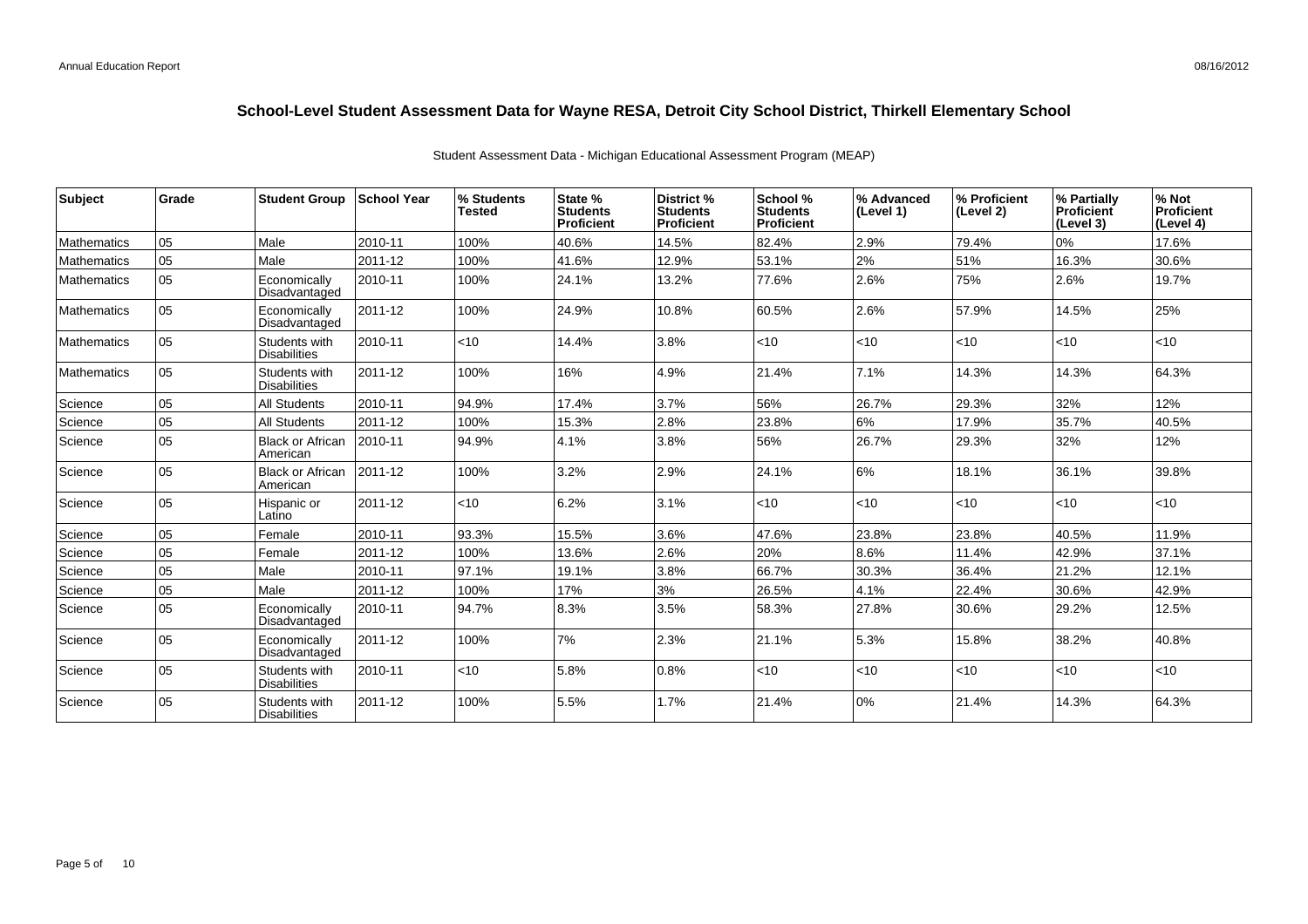Student Assessment Data - Michigan Merit Examination (MME)

| Subject | <b>Grade</b> | ⊺Student Group | School Year | <b>Students</b> l%<br>'Testeo | <b>State %</b><br>Students<br>Proficient | District %<br>Students<br><b>Proficient</b> | School %<br>Students<br>' Proficien. | /۱۵<br>Advanced<br>ILevel 1 | % Proficient<br>(Level 2) | <b>My Partially</b><br>Proficient<br>(Level 3) | % Not<br>Proficient<br>l (Level 4 |
|---------|--------------|----------------|-------------|-------------------------------|------------------------------------------|---------------------------------------------|--------------------------------------|-----------------------------|---------------------------|------------------------------------------------|-----------------------------------|
|---------|--------------|----------------|-------------|-------------------------------|------------------------------------------|---------------------------------------------|--------------------------------------|-----------------------------|---------------------------|------------------------------------------------|-----------------------------------|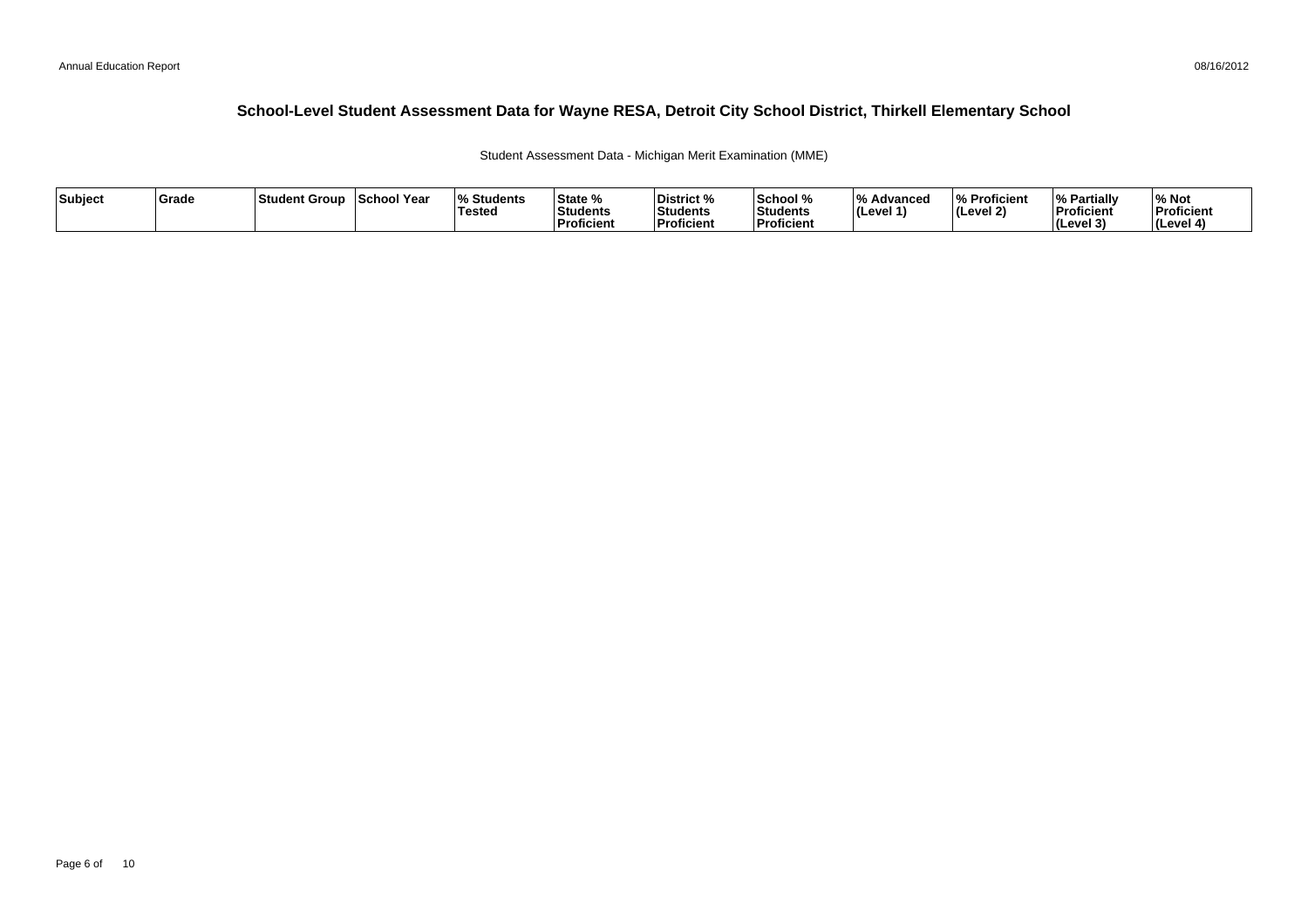| <b>Subject</b>     | Grade | <b>Student Group</b>                | <b>School Year</b> | % Students<br><b>Tested</b> | <b>State % Students</b><br>Proficient | <b>District</b> %<br>Students<br>Proficient | School %<br><b>Students</b><br><b>Proficient</b> | % Surpassed<br>(Level 1) | % Attained<br>(Level 2) | % Emerging<br>(Level $3)$ |
|--------------------|-------|-------------------------------------|--------------------|-----------------------------|---------------------------------------|---------------------------------------------|--------------------------------------------------|--------------------------|-------------------------|---------------------------|
| Mathematics        | 03    | <b>All Students</b>                 | 2011-12            | < 10                        | 72%                                   | 42.2%                                       | $<$ 10                                           | $<10$                    | <10                     | < 10                      |
| <b>Mathematics</b> | 03    | <b>Black or African</b><br>American | 2011-12            | < 10                        | 64.4%                                 | 44.6%                                       | $<$ 10                                           | <10                      | < 10                    | < 10                      |
| <b>Mathematics</b> | 03    | Male                                | 2011-12            | < 10                        | 73.1%                                 | 44.1%                                       | < 10                                             | $<$ 10                   | 10                      | < 10                      |
| <b>Mathematics</b> | 04    | <b>All Students</b>                 | 2010-11            | < 10                        | 82.9%                                 | 64.5%                                       | <10                                              | < 10                     | < 10                    | < 10                      |
| Mathematics        | 04    | <b>All Students</b>                 | 2011-12            | < 10                        | 81.9%                                 | 60.2%                                       | < 10                                             | < 10                     | <10                     | < 10                      |
| <b>Mathematics</b> | 04    | Black or African<br>American        | 2010-11            | < 10                        | 79.1%                                 | 62.9%                                       | $<$ 10                                           | < 10                     | <10                     | < 10                      |
| Mathematics        | 04    | Black or African<br>American        | 2011-12            | < 10                        | 77.5%                                 | 59.5%                                       | $<$ 10                                           | < 10                     | <10                     | < 10                      |
| <b>Mathematics</b> | 04    | Female                              | 2011-12            | < 10                        | 81.6%                                 | 55.6%                                       | < 10                                             | < 10                     | < 10                    | < 10                      |
| <b>Mathematics</b> | 04    | Male                                | 2010-11            | < 10                        | 84.3%                                 | 72.1%                                       | $<$ 10                                           | <10                      | <10                     | < 10                      |
| Mathematics        | 05    | <b>All Students</b>                 | 2010-11            | < 10                        | 71.6%                                 | 56.5%                                       | $<$ 10                                           | $<$ 10                   | $<$ 10                  | < 10                      |
| Mathematics        | 05    | <b>All Students</b>                 | 2011-12            | < 10                        | 69.9%                                 | 46.7%                                       | < 10                                             | <10                      | <10                     | < 10                      |
| <b>Mathematics</b> | 05    | <b>Black or African</b><br>American | 2010-11            | < 10                        | 64.5%                                 | 57.6%                                       | $<$ 10                                           | $<$ 10                   | <10                     | < 10                      |
| Mathematics        | 05    | Black or African<br>American        | 2011-12            | <10                         | 61.2%                                 | 44.3%                                       | $<$ 10                                           | <10                      | <10                     | < 10                      |
| <b>Mathematics</b> | 05    | Male                                | 2010-11            | <10                         | 74.4%                                 | 60%                                         | < 10                                             | $<$ 10                   | < 10                    | <10                       |
| <b>Mathematics</b> | 05    | Male                                | 2011-12            | < 10                        | 72.2%                                 | 59%                                         | <10                                              | $<$ 10                   | <10                     | < 10                      |
| Science            | 05    | <b>All Students</b>                 | 2010-11            | < 10                        | 56.8%                                 | 41.9%                                       | $<$ 10                                           | < 10                     | <10                     | < 10                      |
| Science            | 05    | <b>All Students</b>                 | 2011-12            | < 10                        | 45.4%                                 | 21.8%                                       | < 10                                             | $<$ 10                   | < 10                    | < 10                      |
| Science            | 05    | Black or African<br>American        | 2010-11            | < 10                        | 47.1%                                 | 43%                                         | $<$ 10                                           | $<$ 10                   | <10                     | < 10                      |
| Science            | 05    | Black or African<br>American        | 2011-12            | < 10                        | 36.9%                                 | 21.4%                                       | $<$ 10                                           | < 10                     | <10                     | < 10                      |
| Science            | 05    | Male                                | 2010-11            | < 10                        | 59.6%                                 | 38%                                         | < 10                                             | $<$ 10                   | < 10                    | < 10                      |
| Science            | 05    | Male                                | 2011-12            | < 10                        | 47.6%                                 | 25.8%                                       | <10                                              | < 10                     | <10                     | < 10                      |

#### Student Assessment Data - MI-Access : Functional Independence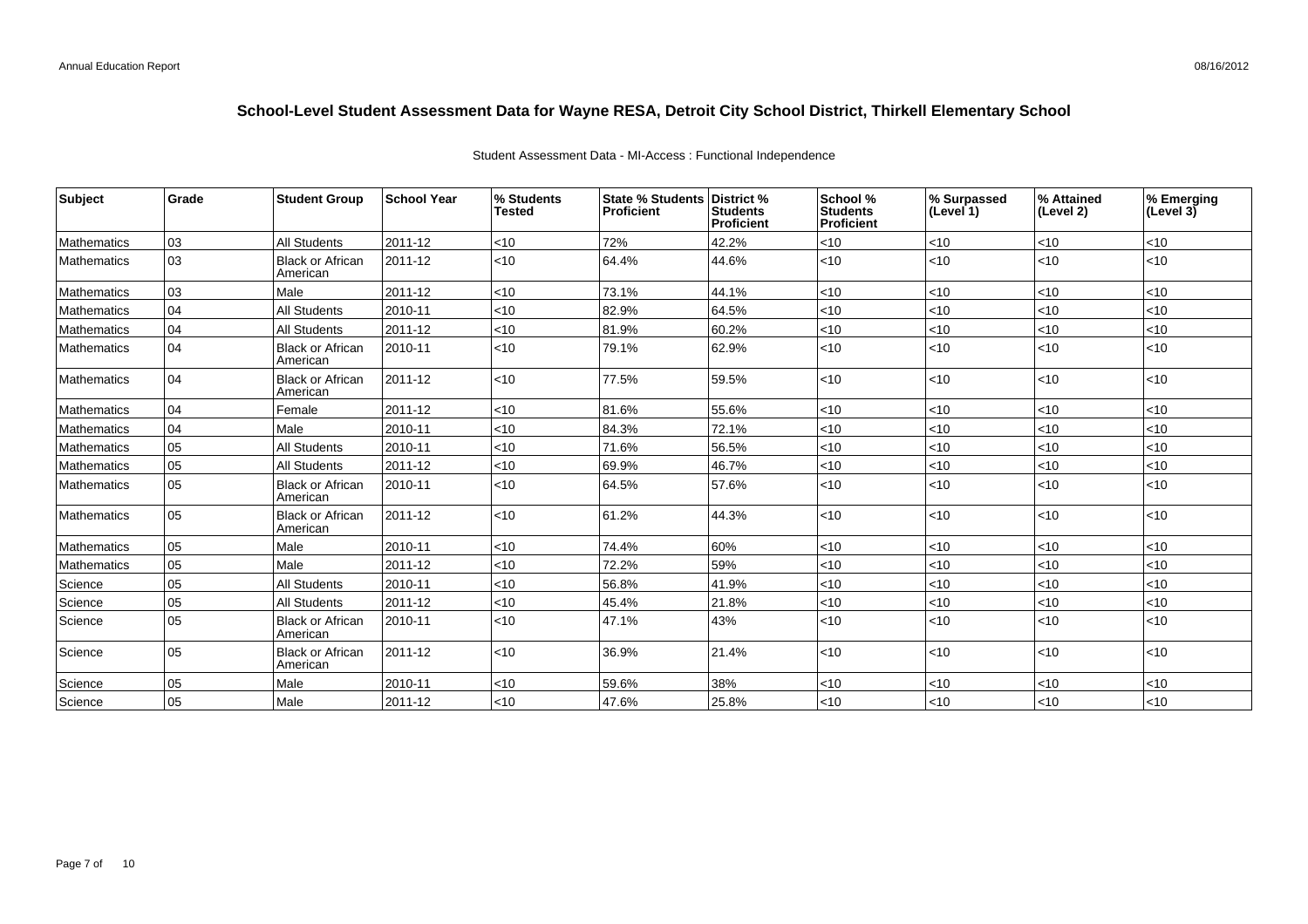| Subject                       | Grade | <b>Student Group</b>                | <b>School Year</b> | % Students<br><b>Tested</b> | State % Students District %<br>Proficient | <b>Students</b><br><b>Proficient</b> | School %<br><b>Students</b><br><b>Proficient</b> | % Surpassed<br>(Level 1) | % Attained<br>(Level 2) | % Emerging<br>$ $ (Level 3) |
|-------------------------------|-------|-------------------------------------|--------------------|-----------------------------|-------------------------------------------|--------------------------------------|--------------------------------------------------|--------------------------|-------------------------|-----------------------------|
| English Language   03<br>Arts |       | <b>All Students</b>                 | 2011-12            | <10                         | 87.2%                                     | 90.7%                                | $<$ 10                                           | $<$ 10                   | $<$ 10                  | $<$ 10                      |
| English Language 03<br>Arts   |       | <b>Black or African</b><br>American | 2011-12            | $<$ 10                      | 89.9%                                     | 91.9%                                | $<$ 10                                           | <10                      | <10                     | < 10                        |
| English Language 03           |       | Female                              | 2011-12            | <10                         | 84.5%                                     | 75%                                  | $<$ 10                                           | <10                      | <10                     | $<$ 10                      |
| English Language 04           |       | All Students                        | 2011-12            | <10                         | 77.7%                                     | 78.4%                                | $<$ 10                                           | <10                      | <10                     | ~10                         |
| English Language 04           |       | <b>Black or African</b><br>American | 2011-12            | <10                         | 78%                                       | 80%                                  | $<$ 10                                           | <10                      | <10                     | $<$ 10                      |
| English Language 04           |       | Female                              | 2011-12            | <10                         | 83.3%                                     | 75%                                  | $<$ 10                                           | $<$ 10                   | <10                     | < 10                        |
| English Language 05<br>Arts   |       | <b>All Students</b>                 | 2011-12            | < 10                        | 78.5%                                     | 66%                                  | $<$ 10                                           | <10                      | <10                     | < 10                        |
| English Language 05           |       | <b>Black or African</b><br>American | 2011-12            | < 10                        | 73.1%                                     | 66.7%                                | $<$ 10                                           | $<$ 10                   | <10                     | $<$ 10                      |
| English Language 05<br>Arts   |       | Female                              | 2011-12            | <10                         | 80.5%                                     | 65%                                  | $<$ 10                                           | $<$ 10                   | <10                     | $<$ 10                      |
| <b>Mathematics</b>            | 03    | <b>All Students</b>                 | 2011-12            | <10                         | 88.7%                                     | 88.4%                                | $<$ 10                                           | <10                      | <10                     | < 10                        |
| <b>Mathematics</b>            | 03    | <b>Black or African</b><br>American | 2011-12            | < 10                        | 89.9%                                     | 89.2%                                | $<$ 10                                           | $<$ 10                   | <10                     | $<$ 10                      |
| Mathematics                   | 03    | Female                              | 2011-12            | < 10                        | 83.7%                                     | 66.7%                                | $<$ 10                                           | $<$ 10                   | <10                     | < 10                        |
| <b>Mathematics</b>            | 04    | <b>All Students</b>                 | 2011-12            | $<$ 10                      | 84%                                       | 82.4%                                | $<$ 10                                           | <10                      | <10                     | <10                         |
| <b>Mathematics</b>            | 04    | <b>Black or African</b><br>American | 2011-12            | <10                         | 85%                                       | 82%                                  | $<$ 10                                           | < 10                     | <10                     | $<$ 10                      |
| <b>Mathematics</b>            | 04    | Female                              | 2011-12            | < 10                        | 89.5%                                     | 81.3%                                | $<$ 10                                           | <10                      | <10                     | < 10                        |
| Mathematics                   | 05    | All Students                        | 2011-12            | <10                         | 84.8%                                     | 76.9%                                | $<$ 10                                           | < 10                     | <10                     | < 10                        |
| <b>Mathematics</b>            | 05    | <b>Black or African</b><br>American | 2011-12            | <10                         | 83.5%                                     | 76.6%                                | $<$ 10                                           | $<$ 10                   | <10                     | $<$ 10                      |
| Mathematics                   | 05    | Female                              | 2011-12            | $<10$                       | 84.4%                                     | 75%                                  | $<$ 10                                           | < 10                     | <10                     | $<$ 10                      |
| Science                       | 05    | <b>All Students</b>                 | 2011-12            | <10                         | 83.2%                                     | 78.4%                                | $<$ 10                                           | < 10                     | <10                     | < 10                        |
| Science                       | 05    | <b>Black or African</b><br>American | 2011-12            | <10                         | 81.8%                                     | 76.1%                                | $<$ 10                                           | $<$ 10                   | <10                     | $<$ 10                      |
| Science                       | 05    | Female                              | 2011-12            | < 10                        | 85%                                       | 88.9%                                | $<$ 10                                           | < 10                     | <10                     | $<$ 10                      |

Student Assessment Data - MI-Access : Supported Independence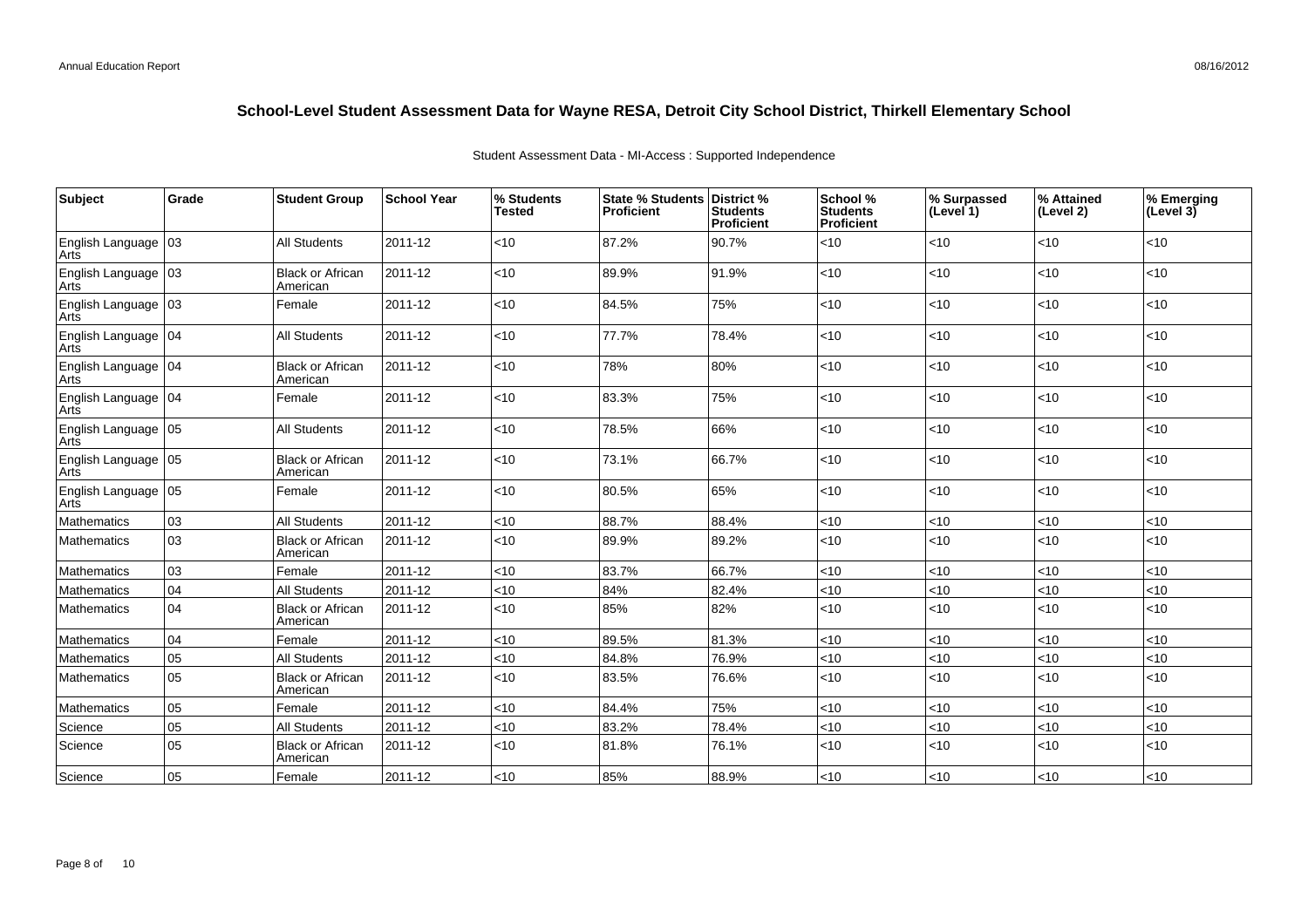Student Assessment Data - MI-Access : Participation

| Subject | Grade | Student Group | <b>School Year</b> | $\mathbf{a}$<br>Students<br><b>Tested</b> | <b>State % Students District %</b><br>'Proficient | Students<br>Proficient | School %<br>Students<br><b>Proficient</b> | % Surpassed<br>(Level 1 | % Attained<br>l (Level 2) | ∣% Emeraina<br> (Level 3) |
|---------|-------|---------------|--------------------|-------------------------------------------|---------------------------------------------------|------------------------|-------------------------------------------|-------------------------|---------------------------|---------------------------|
|---------|-------|---------------|--------------------|-------------------------------------------|---------------------------------------------------|------------------------|-------------------------------------------|-------------------------|---------------------------|---------------------------|